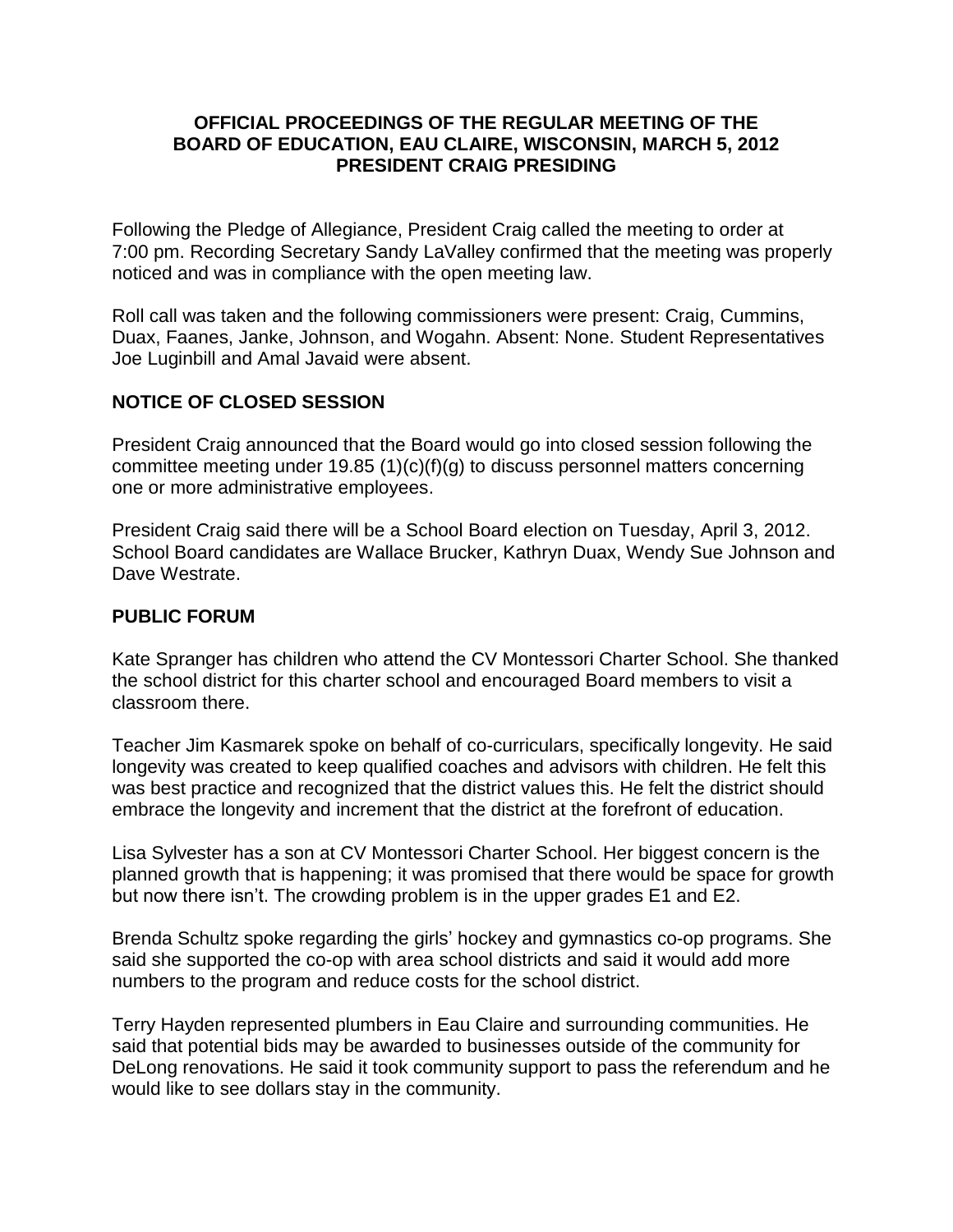# **BOARD/ADMINISTRATIVE REPORTS**

#### Superintendent's Report

Superintendent Heilmann reviewed the North boys' hockey program and the various options looked at. Administration did not recommend proceeding with a co-op at this time.

Pictures from the elementary construction projects at Robbins, Putnam Heights and Sherman were shared. Dr. Heilmann also discussed the Take One program that many district teachers took part in.

Legislative highlights were shared regarding: 1) voucher expansion; 2) one-year extension for required dissolution of WiscNet; 3) creating statewide special education vouchers; and 4) seclusion/physical restraint of students.

Communication to Superintendent/Board President President Craig stated that the next Board meeting will be held on March 26, 2012.

Student Representative Report Students were not present.

### Other Reports

### *Policy and Governance Committee*

Com. Craig talked about the policies that need to be generated relating to the employee handbook. The committee has been talking with various employees and staff regarding district decisions and input from Board members would be welcomed. The committee is also looking at intra-district transfers of students who live in one attendance area and want to attend a school in another school attendance area.

### *Budget Development Committee*

No report given.

### *NSBA: Students on Board Initiative*

Com. Cummins shared this initiative by the NSBA to get Board members to have conversations with students. She shared a PowerPoint presentation that gave more detail about the initiative. She would like to see another Board member willing to work with her with the goal to have the Board move forward with this. She said some of the issues line up with the district's new vision statement. She and Com. Craig will be attending a conference on this. She would like to contact the secondary principals including McKinley. Com. Craig encouraged interested Board members to contact Com. Cummins.

Dr. Heilmann introduced Kay Marks, the newly hired Executive Director of Human Resources.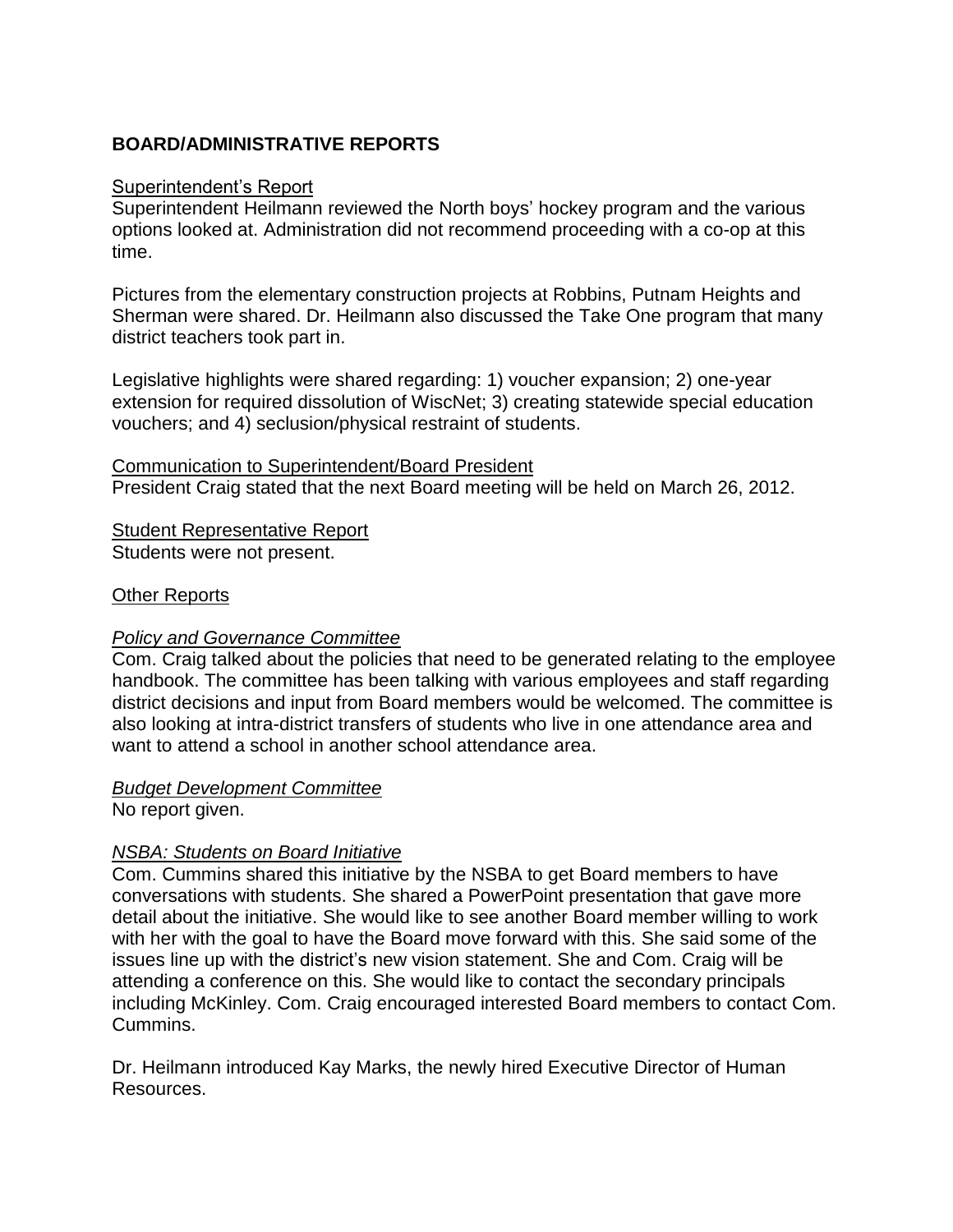# **CONSENT RESOLUTION AGENDA**

Board members asked to pull Resolutions 2, 7, 9, and 10 from the consent agenda.

Com. Cummins moved, seconded by Com. Wogahn, to approve the consent resolution agenda consisting of the following items:

- The minutes of Board Forward meeting of January 31, 2012 as mailed.
- The minutes of closed session of February 20, 2012, as mailed.
- $\bullet$  The financial report as presented.
- The budget adjustments as presented.
- The employment report for March 5, 2012
- Nonrenewal of teachers with emergency contracts
- ◆ 2012-2013 CESA 10 contract

Consent resolution agenda items approved by unanimous roll call vote.

## **INDIVIDUALLY CONSIDERED RESOLUTIONS**

### Resolution #2—Minutes of February 20, 2012 Board Meeting

Com. Wogahn moved, seconded by Com. Duax, to approve minutes from February 20, 2012, Board meeting.

Com. Faanes asked that the minutes regarding the discussion of the North project be rephrased to accurately reflect the status of that project noting that it was never decided to eliminate the project from the plan.

Com. Cummins moved, seconded by Com. Faanes, to table minutes of February 20, 2012. Carried by unanimous roll call vote.

### Resolution #6 – Reemployment of Teachers for the 2012-13 School Year

Com. Cummins moved, seconded by Com. Wogahn, to approve the reemployment of certified staff for the 2012-13 school year. Motion carried by the following roll call vote: Ayes: Craig, Cummins, Duax, Janke, Johnson and Wogahn. Abstained: Faanes.

### Resolution # 9 – Approval of Bid for Actuarial Service

Com. Faanes had questions about qualifications and Mr. Van De Water verified that both firms were qualified.

Com. Faanes moved, seconded by Com. Duax, to approve bid for actuarial services for the district as presented. Carried by unanimous roll call vote.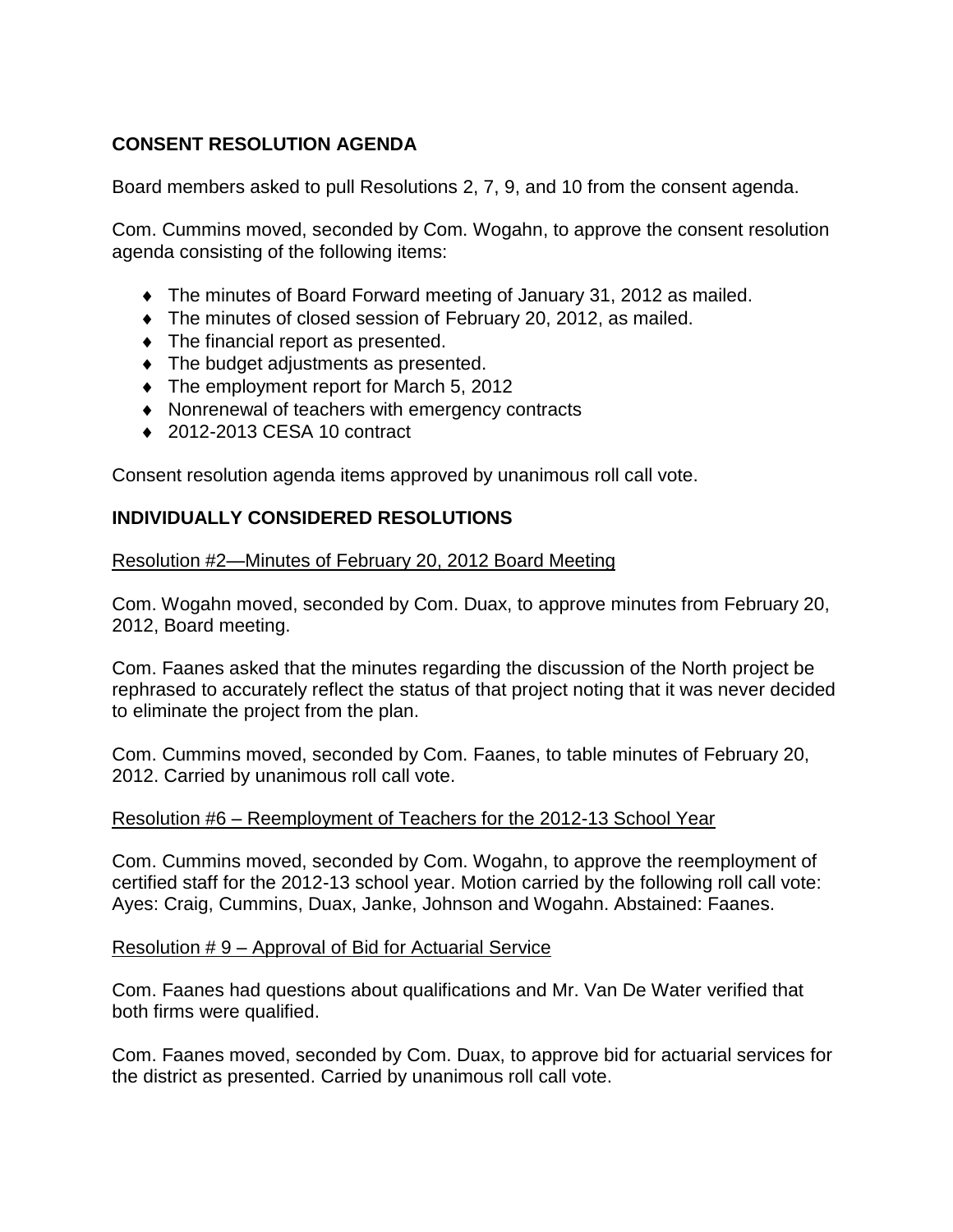### Resolution #10 – Resolution Authorizing the Issuance and Sale of \$20,850,000 in General Obligation Promissory Notes

Mike Clark from Baird summarized the bid results for the sale of \$20,850,000 general obligation promissory notes. Bids were received and it was recommended to award Hutchinson, Shockey, Erley & Co. the notes with a true interest cost of 1.4868%.

Com. Wogahn moved, seconded by Com. Faanes, to authorize issuance and sale of \$20,850,000 general obligation promissory notes to Hutchinson, Shockey, Erley & Co. with a true interest cost of 1.4868%. Carried by unanimous roll call vote.

## Resolution #12 – Girls' Hockey & Girls' Gymnastic Athletic Co-Ops

The Board discussed the potential number of athletes for these sports as well as the rotation of the contact school for co-ops in the future.

Com. Duax moved, seconded by Com. Cummins, to approve girls' hockey and girls' gymnastic athletic co-ops as presented. Carried by unanimous roll call vote.

## Resolution #13

Com. Wogahn moved, seconded by Com. Cummins, to approve the payment of all bills in the amount of \$6,227,395.13 and net payroll in the amount of \$2,950,379.23 for the period January 1, 2012, through January 31, 2012, as presented. Carried by the following roll call vote: Ayes: Craig, Cummins, Duax, Janke, Johnson, and Wogahn. Abstained: Faanes.

Regular meeting adjourned.

Submitted by Sandy LaValley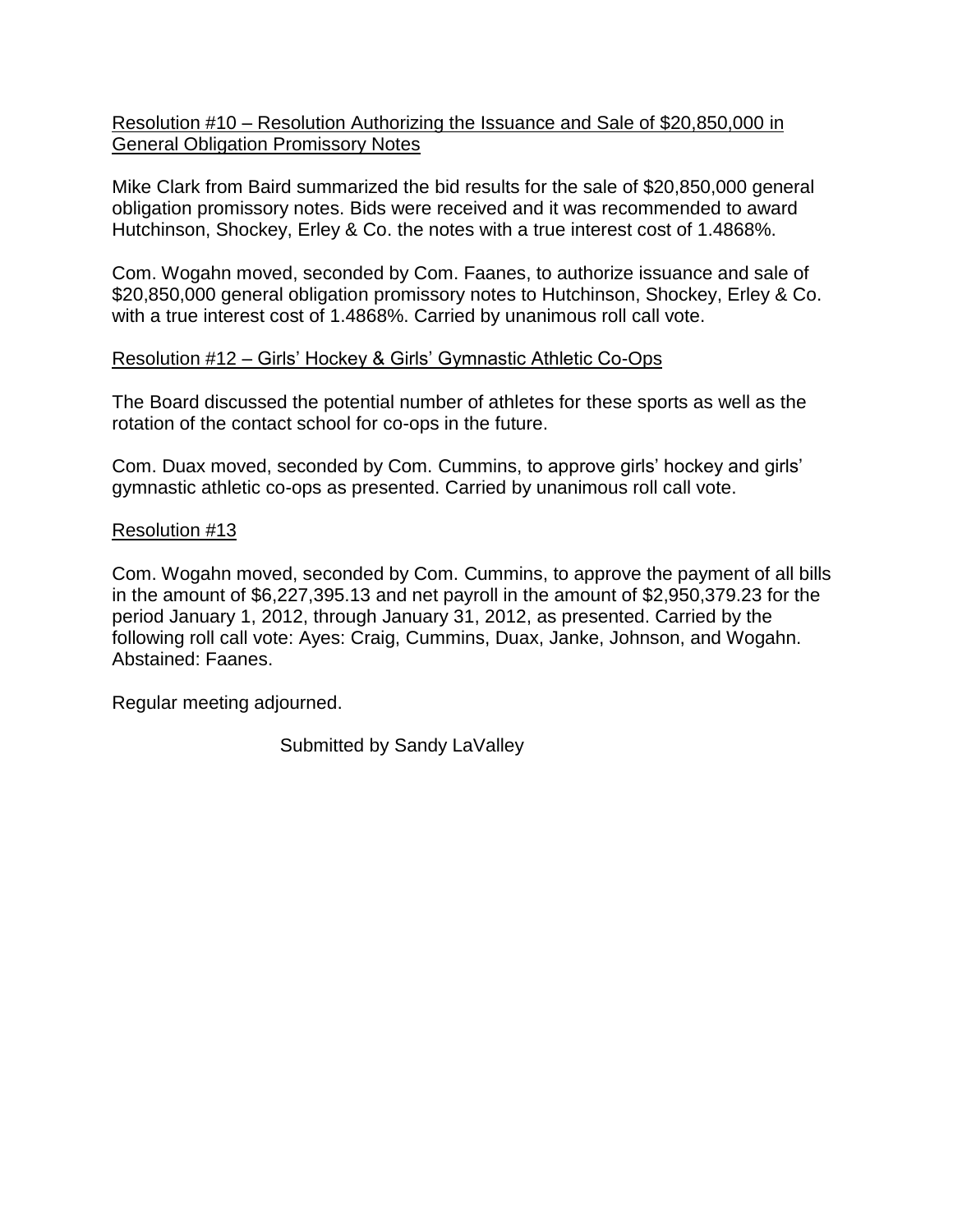#### **COMMITTEE MEETING BOARD OF EDUCATION – EAU CLAIRE, WISCONSIN MARCH 5, 2012**

#### 1. Call to Order – Committee Meeting

Board Members present: Craig, Cummins, Duax, Faanes, Janke, Johnson, and Wogahn. Absent: None. Student Representatives Joe Luginbill and Amal Javaid were not present.

#### 2. Committee Reports/Items for Discussion

A. Discussion of BOE Questions on Parts 5 & 6 of the Employee Handbook *(Minutes for this Committee Report are intentionally elaborate to capture the specific issues that need further clarification.)*

Supt. Heilmann said the Handbook Advisory Committee identified issue areas and those were shared with the Board to receive feedback. What follows is a more detailed summary of those discussions.

#### **Longevity for Incremented Activities**

In the past longevity pay was added to the increment for staff who coached long-term. The committee did not add language to the handbook regarding longevity for incremented activities. The committee felt that longevity pay should be kept to ensure quality coaches stay in positions and improve the program. They felt it was implemented to try to assure consistency in coaching. It was noted that not all incremented activities are eligible for longevity. Dr. Heilmann advocated a range for different activities rather than one set amount to recognize merit. The district has utilized the "Fargo Plan" which assesses increments based on various criteria.

Board members wondered what the district pays on average for longevity for increments. There were concerns about the subjective nature of evaluations as well as how pay for increments was determined. Concerns were also expressed with the "Fargo Plan." They asked to see a copy of that plan. Com. Cummins felt the new Executive Director of Human Resources, Kay Marks, should pull together a history of longevity and make a recommendation. The current contract allows staff to earn longevity even if they have different activities. Com. Faanes wasn't sure that brought value to the longevity process.

The Board asked to get information on savings that could be realized by reducing percentages of increments as well as the effect on recruitment. In addition they asked if there should be performance criteria looked at.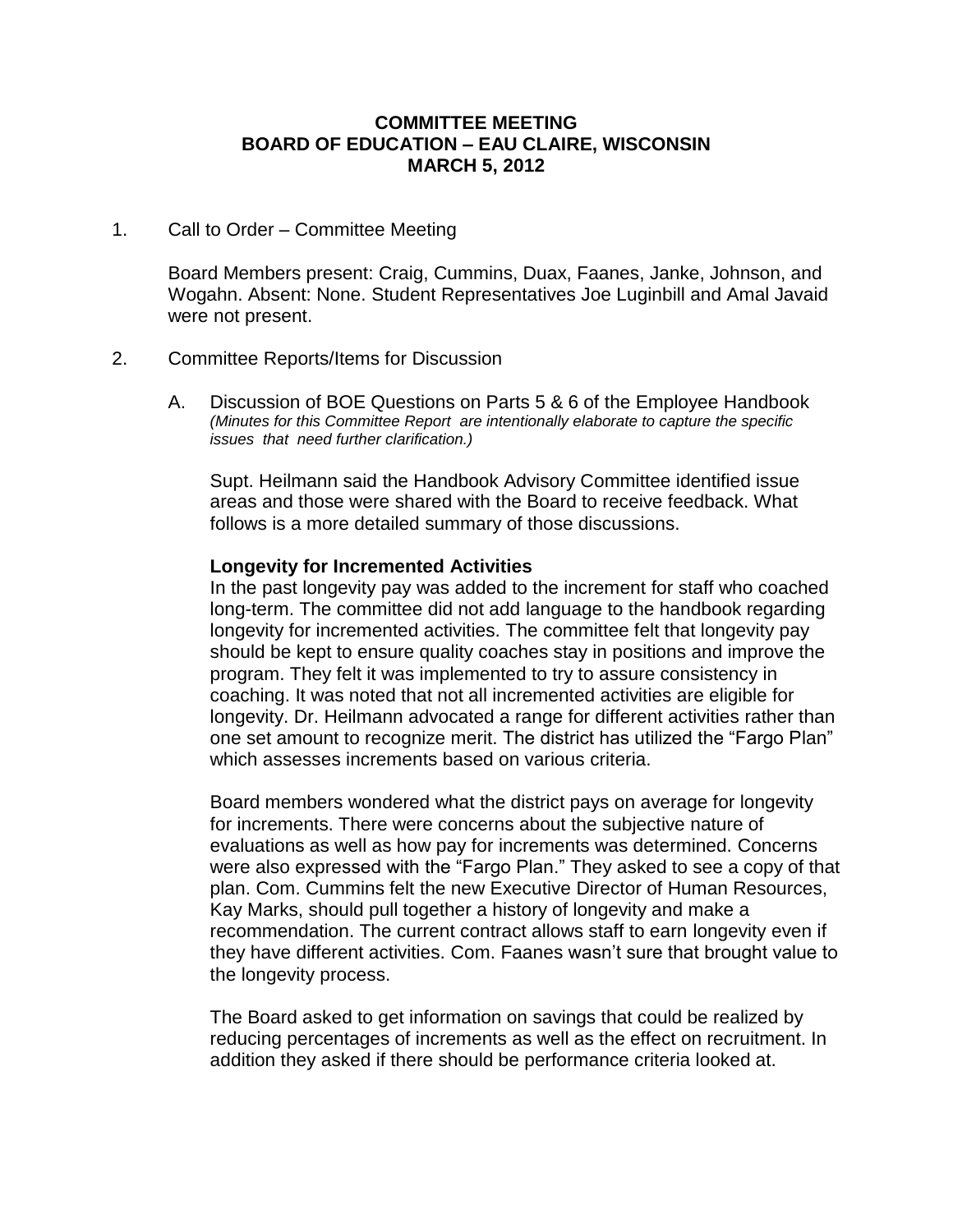Members of the audience also spoke. Dave Westrate asked where the results of the process fit into the vision and mission and how the district deals with employees. Teacher and coach Joyce Plummer said teachers don't coach for the pay but because they love the kids. She believes coaches get better with experience. Michelle Peplinski noted that middle school co/extra-curriculars are funded through Fund 80 so any savings would have a different impact and the community should understand the difference. Jim Truzinski, former middle school coach and athletic director, said that history shows that middle school coaches have taken cuts. DeLong principal Tim O'Reilly said these opportunities are an extension of the classroom and that skills in the social/emotional areas are in line with the district's vision statement. He asked that the Board keep in mind that coaches are committed to the programs and to recognize the value of longevity in keeping good people involved.

#### **Pay Information for Athletic Event Workers**

A document was shared with the Board that included pay information for athletic event workers. The committee did not recommend modifications to this list but felt it should be contained in Part V. Mr. Van De Water said that the athletic councils have spent a great deal of time determining these pay increments and he was very comfortable with the recommendations. Com. Duax didn't feel this pay information should be included in the handbook but rather there should be policies to deal with it.

#### **At-Will Co-Curricular Employment & Priority Hiring Given to Eau Claire Area School District Staff Members**

Dr. Heilmann said that based on feedback received, several modifications to this language was made. He said the issue of removing the reference that employees who serve in extra-curricular positions serve "at will" was not included in the draft. The committee discussed when offering co-curricular employment, teachers from within the building who are qualified have the first opportunity at the positions, then teachers from other buildings, classified staff, then classified staff from other buildings and then qualified community members. Some Board members felt there was an advantage to having certified individuals in the athletic environment and that with a good evaluation process in place, it would help. There was a concern with the drafted language that said 'A school district employee may be the preferred candidate for such assignment.' It may need to be elaborated on to reflect the order noted above. Com. Cummins said we need to make sure the coaches are protected from the politics of the community and that the district should be linking athletics to its vision statement.

Dr. Heilmann said the modified language also said that employees shall not be dismissed from their assignment for an arbitrary or unfair reason. Decisions shall be fair and based on documentation. Com. Johnson was concerned that supervisors could do whatever they wanted. She wanted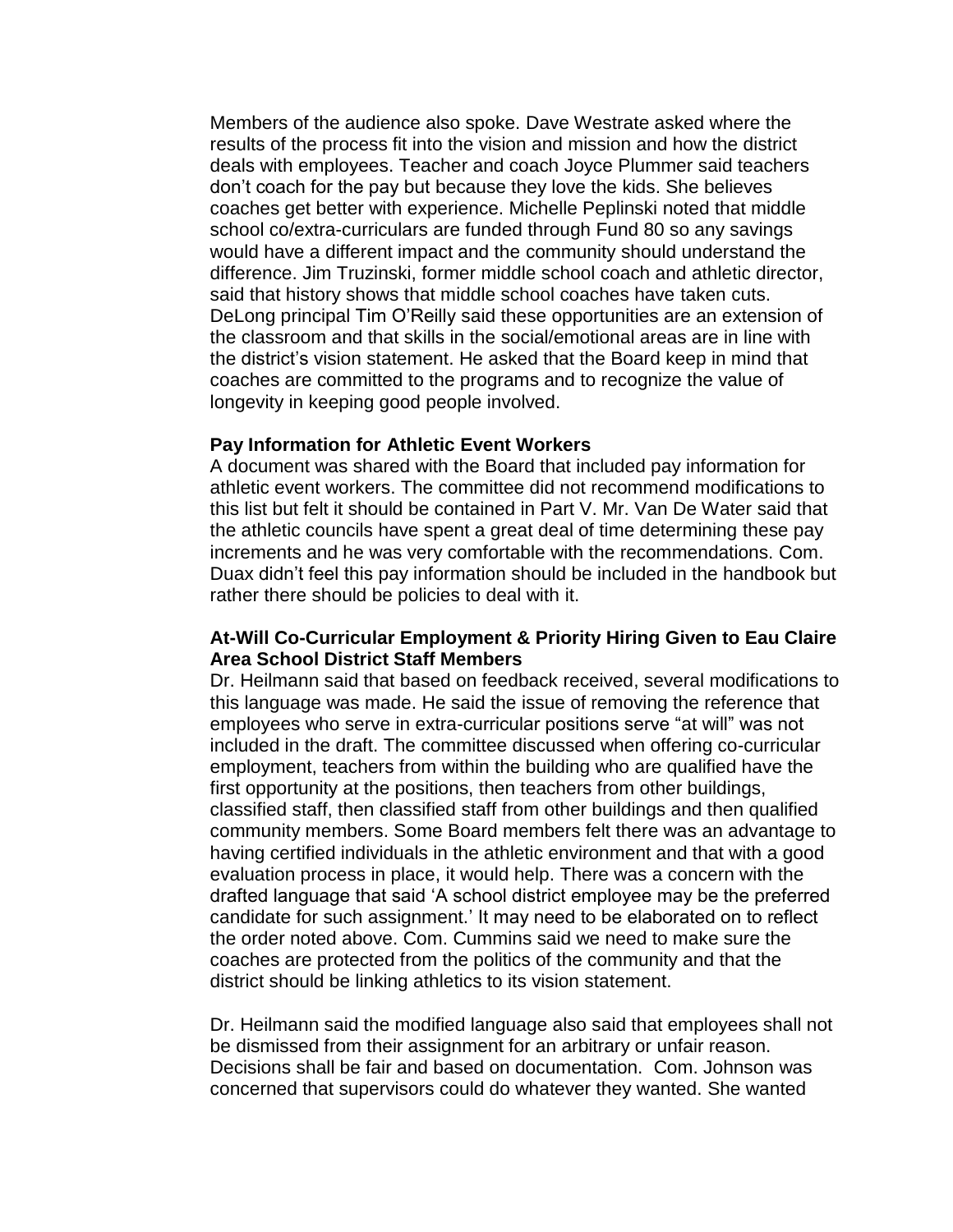language to reassure the coaches that their work is recognized and respected.

#### **Evaluation of Extra-Curricular Assignments**

Dr. Heilmann stated there were modifications made in this language so that individuals shall be evaluated in an equitable manner and/or within a reasonable time after the season and/or assignment's completion. The Board discussed this noting that this would be an area where administrative rules would be helpful to define 'equitable manner and reasonable time.' There were varying opinions on the frequency of evaluations. Some felt the number of evaluations could differ based on years in the assignment; other felt it shouldn't be arbitrary but done on a regular basis.

Ron Martin said that the WIAA requires that anyone who is not a certified teacher must go through training about how to work with kids after their second year. He added that evaluations should be completed in a timely manner. He noted that there is a rotation of every three years for evaluations. He also said that longevity works for continuity to create successful program.

#### **Volunteers**

Superintendent Heilmann said no modifications were made and noted that the language came from the WASB model handbook.

#### **Extra-Curricular Pay Schedule**

Superintendent Heilmann talked about reducing the middle school increment from 5.75% to 5.0%. The high school athletic increment was deleted and the title of high school pom pon was changed to dance.

The Board discussed this issue. It was noted that it makes sense to compare what people are paid based on the time they put in at various levels. It was also suggested to get people involved who have the history and understanding of why things have been included in past contracts for their feedback. Com. Cummins felt these discussions shouldn't take place until the Executive Director of Human Resources can look at the history and bring back information to the Board. Com. Craig said the Board should move forward noting that work will continue on the handbook and modifications can be made after the June  $30<sup>th</sup>$  deadline. Dan Mallin from WASB said that it won't be unusual for districts to tweak their handbooks after the June  $30<sup>th</sup>$  deadline. Com. Johnson said she would like to see a policy drafted on that review process.

Dr. Heilmann said that Part VI will be brought back once all groups have had a chance to address that.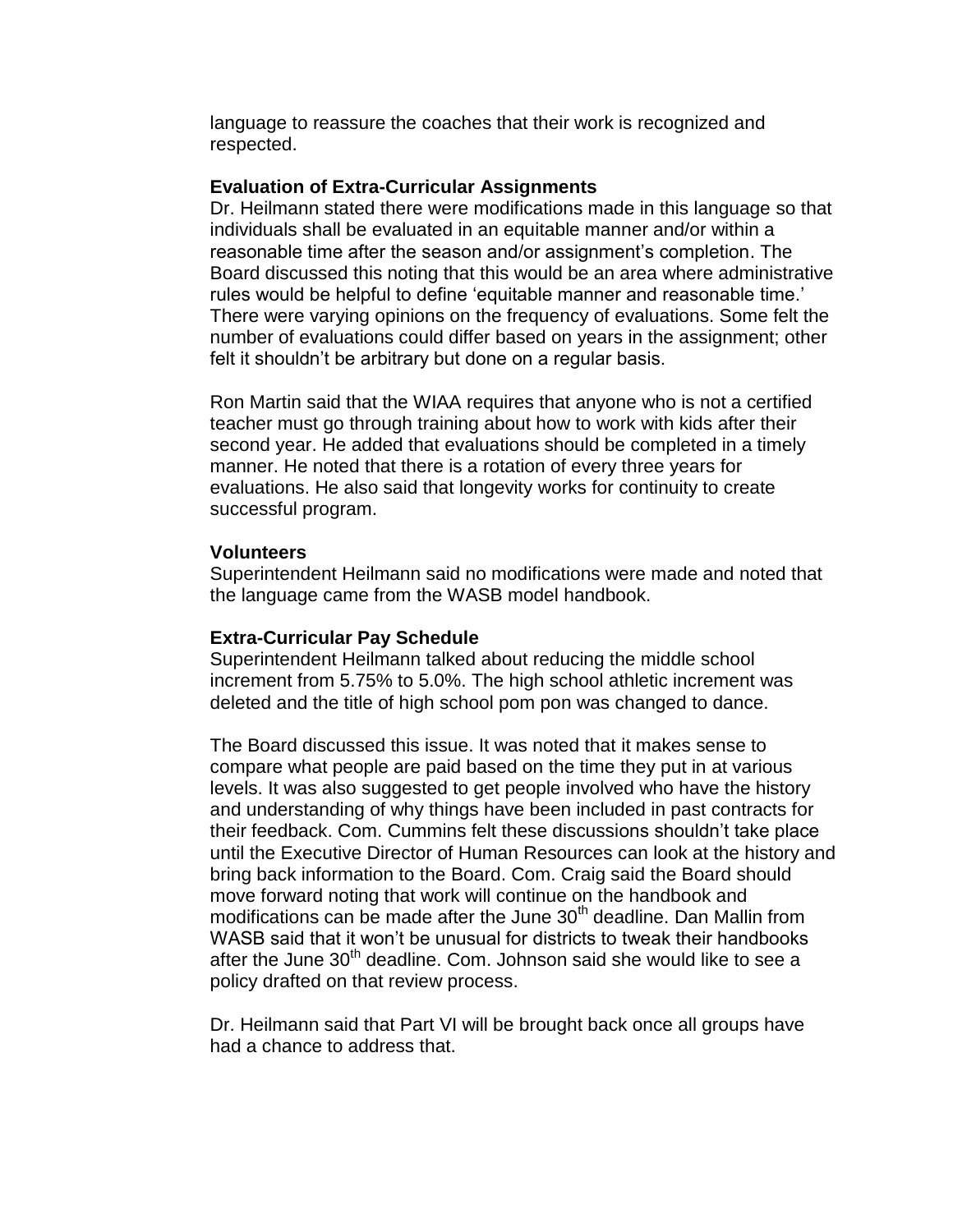B. Post-Secondary Success & SAGE/Elementary Student Outcomes and the 2012-13 Budget Impact

Mr. Van De Water stated that the district currently has five SAGE schools: Flynn, Lakeshore, Locust Lane, Longfellow, and Roosevelt. He spoke about the budget impact of SAGE. He said there are three options to be looked at:

- 1) Continue SAGE as is
- 2) Discontinue SAGE and adhere strictly to the class size policy
- 3) Discontinue SAGE and deviate from class size policy by 1 student

Mr. Van De Water reviewed the net costs for these three options for all five schools. He said that discontinuing SAGE at Lakeshore and Longfellow would result in higher net costs. If you look at three remaining schools, Options 2 & 3 result in a net cost reduction of \$153,466 and \$283,898 respectively.

Kris Dimock discussed achievement information. It was noted that some schools won't be able to deliver SAGE programming the way the new law is written because there are not enough classrooms available in their buildings. Mr. Leibham shared projections for incoming kindergarten classes which showed an unexpected increase at particular schools. He also looked at the percentages of schools that have students who receive free/reduced meals.

Kris Dimock shared comparative data between SAGE and Non-SAGE buildings using AIMSweb benchmark assessments. She went on to show the data of students that fall within the 3 tier triangle (RTI). She said at this time the data is inconclusive as to whether achievement is increased at SAGE schools but noted that research shows that the teacher, ultimately, makes the difference in student achievement.

Com. Johnson would like to see information compared by schools with similar demographics to see if SAGE is working. There were also discussions about the possibility of transferring contracts from one school to another. Ms. Dimock suggested that the district explore what can be done with grades two and three. Staffing will begin now so it would be helpful to make decisions on SAGE. This issue will be discussed again in April.

C. Discussion of New Eau Claire Area School District Policy 441.2 – Student Representation at School Board Meetings

The Board received a draft of Policy 441.2 – Student Representation at School Board Meetings. This item will be brought back for a first reading at the next meeting.